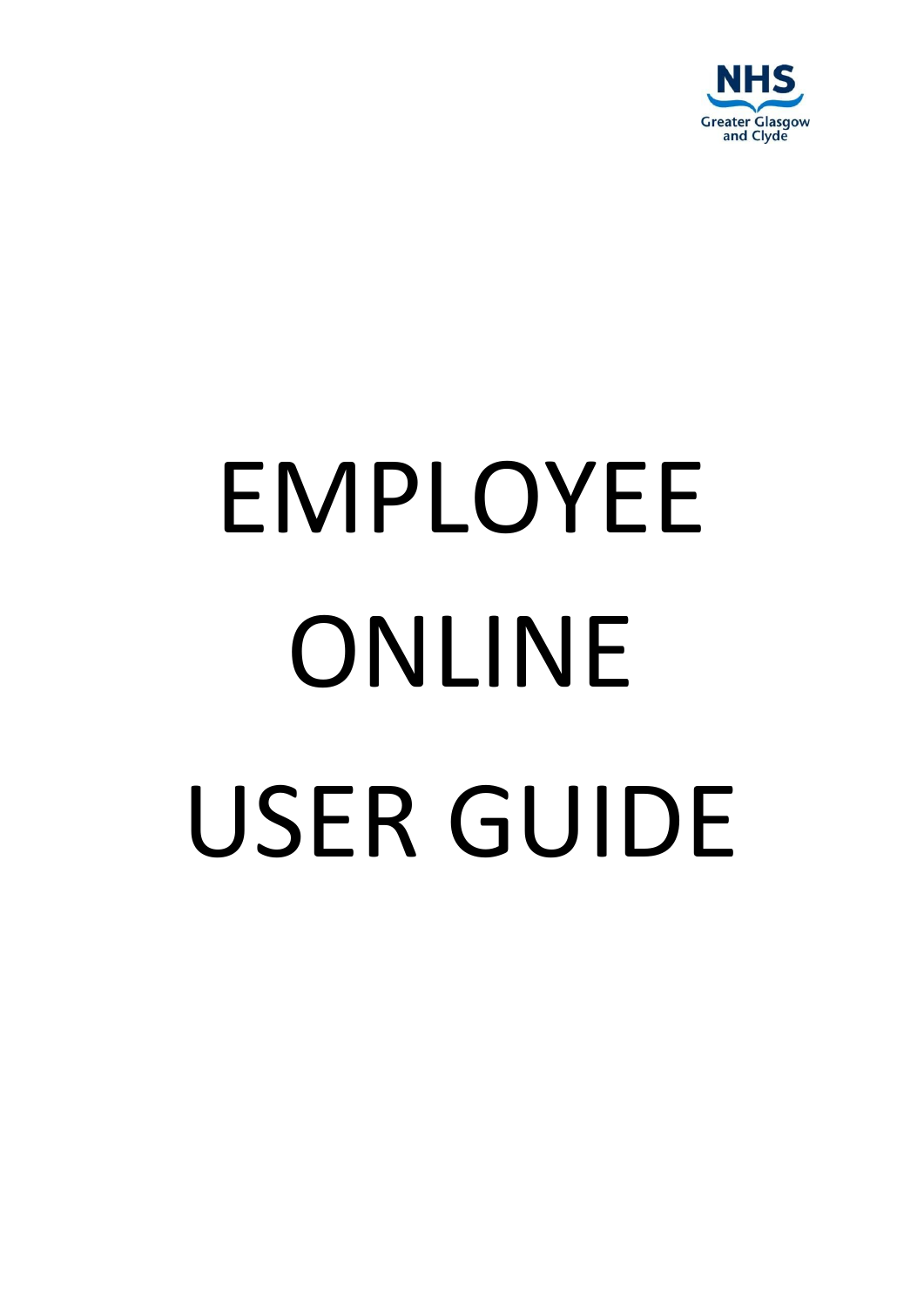

**Employee Online – User Guide**

## **Sections in this guide are:**

- 1. **[Logging](#page-2-0) in for the first time**
- 2. **Changing [Password](#page-2-1)**
- 3. **[Booking](#page-4-0) a Shift**
- 4. **Confirming [Unconfirmed](#page-7-0) Bookings**
- 5. **Viewing a [Roster/Confirmed](#page-8-0) Bank Duties**
- 6. **Entering [Availability](#page-9-0)**
- 7. **Removing [Availability](#page-10-0)**
- 8. **Entering [Unavailability](#page-11-0)**
- 9. **View [Timesheets](#page-11-1)**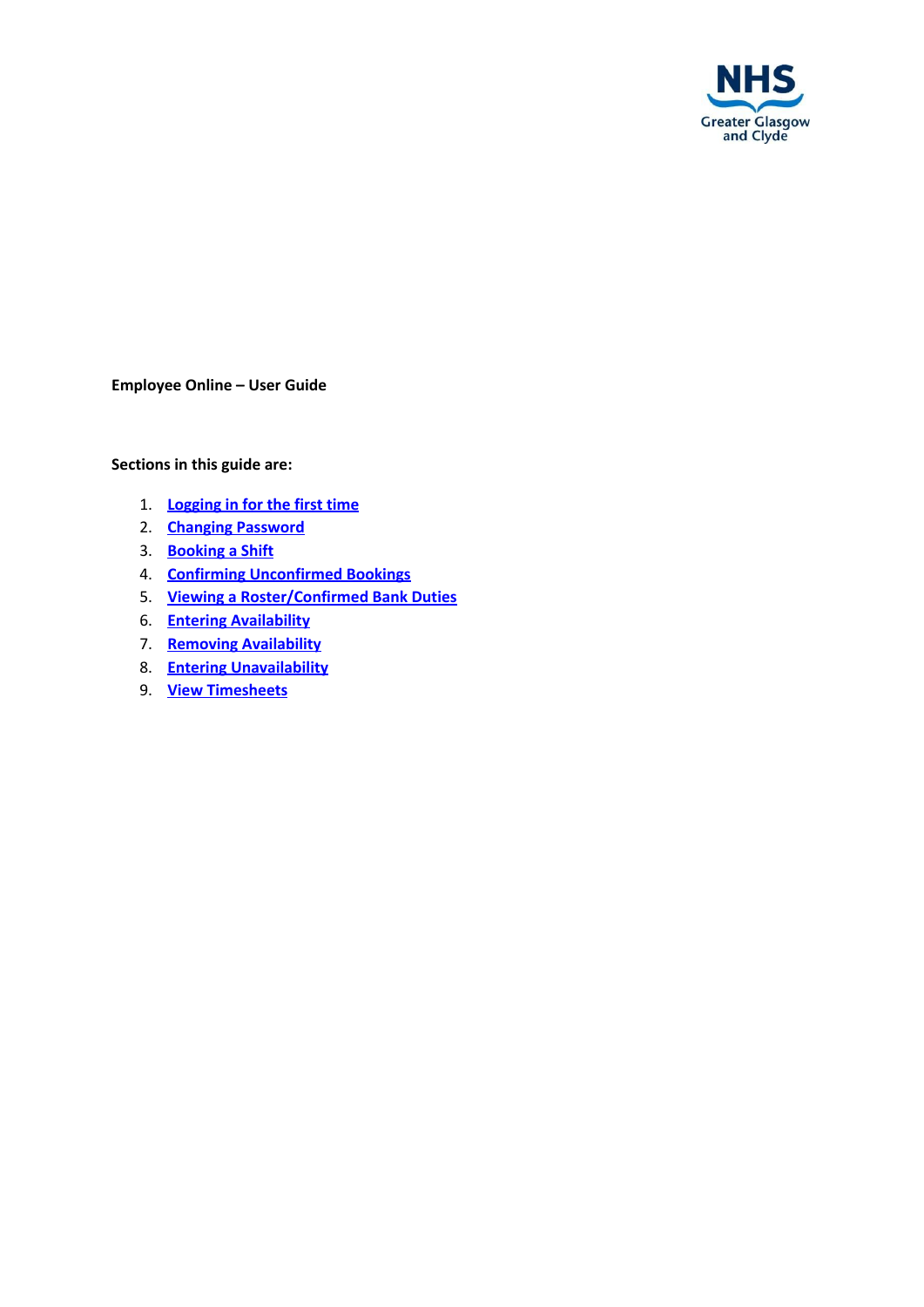

#### <span id="page-2-0"></span>1. **Employee Online – Logging in for the first time**

Double-click on the desktop shortcut or type in the URL into the web browser.

Enter the user name and password provided

| Login<br>$\Delta$<br>Password<br>酋<br>Forgotten Password<br>Login | <b>EmployeeOnline</b> |  |  |
|-------------------------------------------------------------------|-----------------------|--|--|
|                                                                   |                       |  |  |
|                                                                   |                       |  |  |
|                                                                   |                       |  |  |
|                                                                   |                       |  |  |

<span id="page-2-1"></span>On first login you will be asked to change your password

2. **Employee Online – Changing Password**

Click on **Change Password** at the top of the screen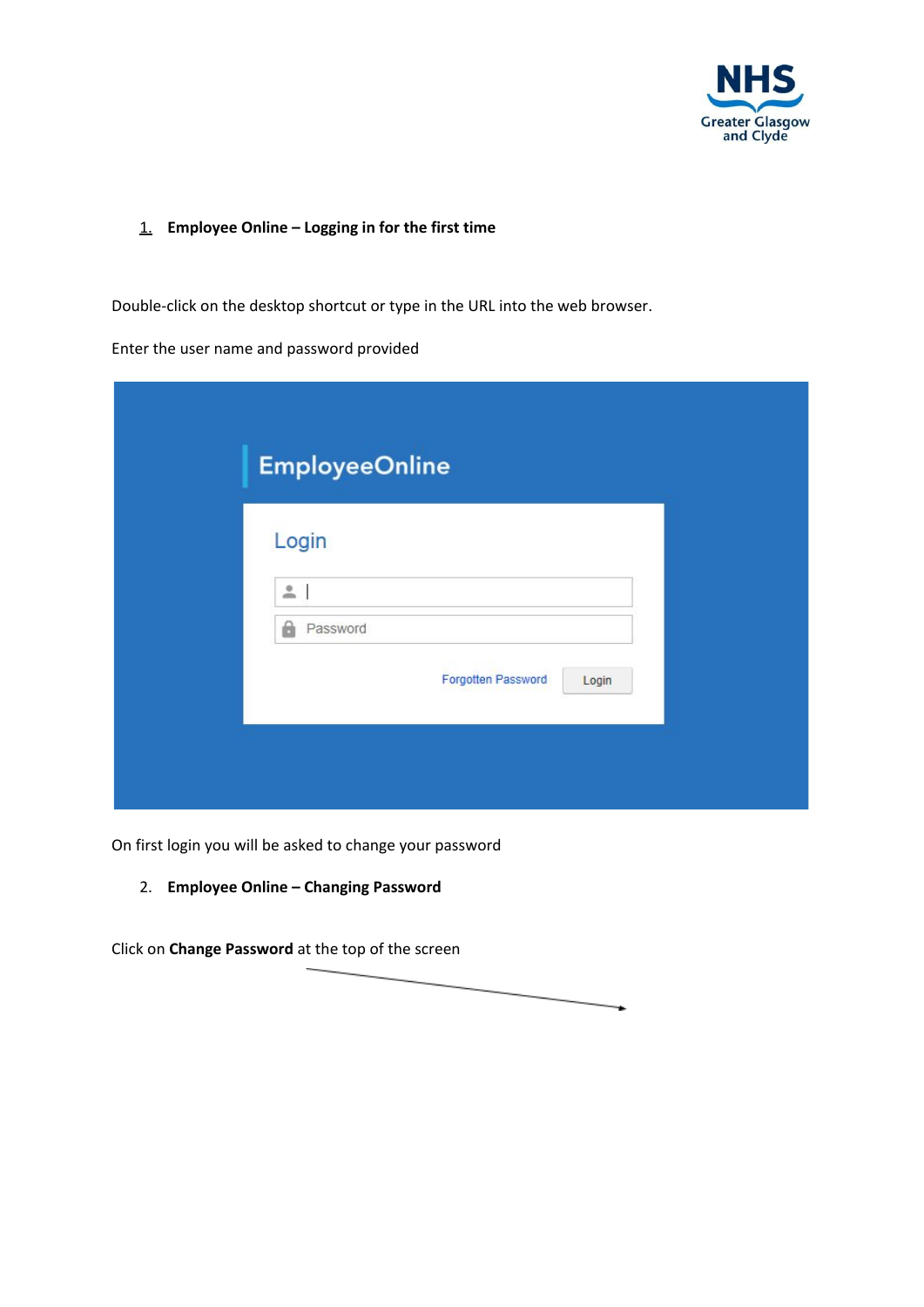

|         |                   |     | Change Password Logout |
|---------|-------------------|-----|------------------------|
| Profile | <b>Timesheets</b> |     |                        |
|         |                   |     |                        |
|         |                   |     |                        |
|         | June - July 2017  |     | View 23 Jun 2017       |
|         | Thu               | Fri | Sat                    |

#### Complete the **Current Password**

In the **New Password and Re-enter Password fields** e nter a new password adhering to the formatting rules

#### Click on **Save Changes**

| combination of letters and numbers, but no symbols or spaces. | Your new password must be at least 6 characters long, and can be a |
|---------------------------------------------------------------|--------------------------------------------------------------------|
| <b>Current Password</b>                                       |                                                                    |
| <b>New Password</b>                                           |                                                                    |
| <b>Confirm Password</b>                                       |                                                                    |
|                                                               | <b>Change Password</b>                                             |

A message will appear confirming your password has been changed

| Save Changes |  |                                              |  |  |
|--------------|--|----------------------------------------------|--|--|
|              |  | Your password has been changed successfully. |  |  |

If you forget your password Click on **Forgotten Your Password?**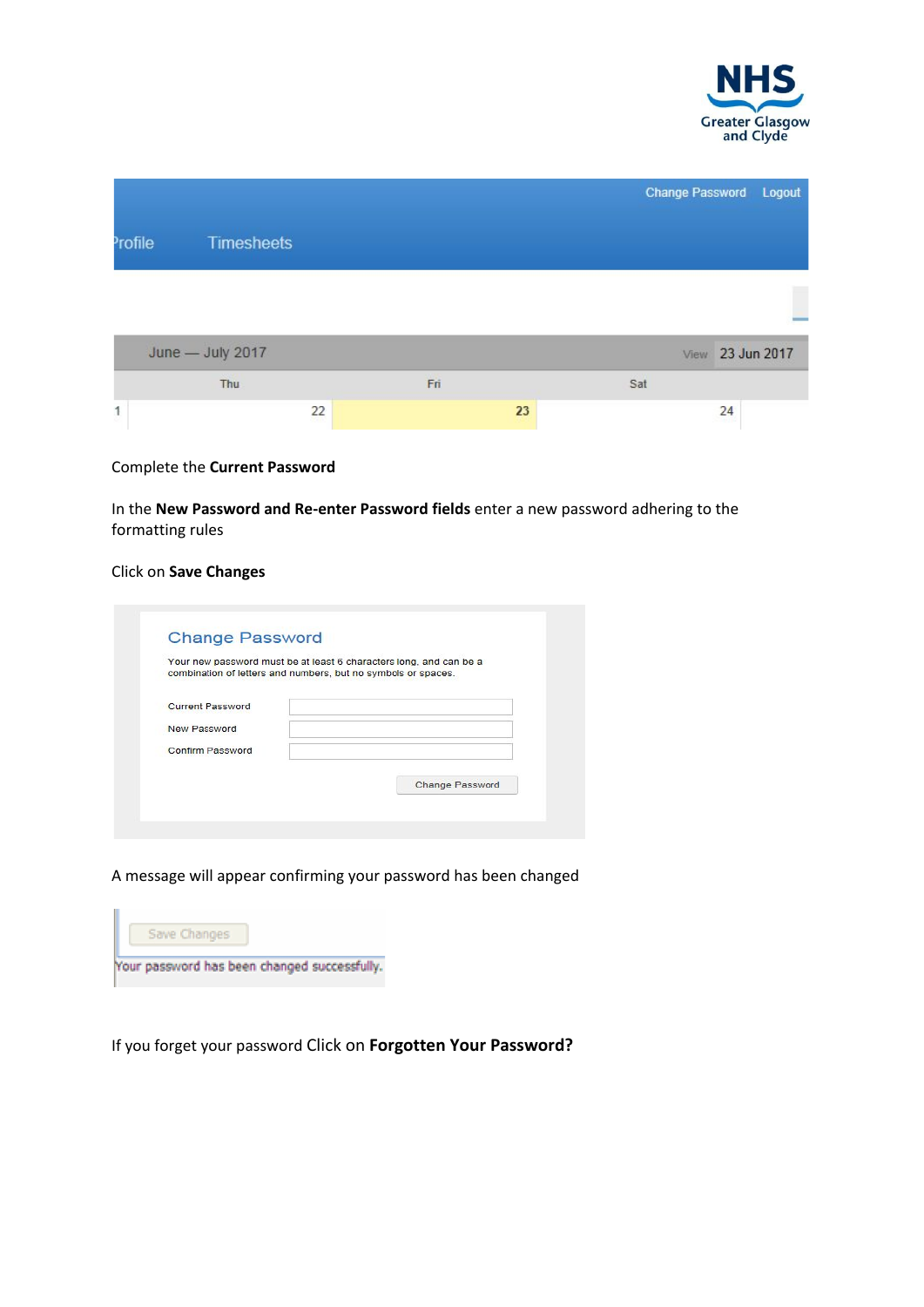

| <b>EmployeeOnline</b> |                    |       |
|-----------------------|--------------------|-------|
| Login                 |                    |       |
| $\triangle$           |                    |       |
| Password<br>éù        |                    |       |
|                       | Forgotten Password | Login |

Enter your **User Name**

Enter your **e-mail address**

Click on **Login**

| <b>EmployeeOnline</b><br>Login |                             |
|--------------------------------|-----------------------------|
| ≗<br>Password<br>ė             |                             |
|                                | Forgotten Password<br>Login |
|                                |                             |

<span id="page-4-0"></span>3. **Employee Online - Booking a Shift**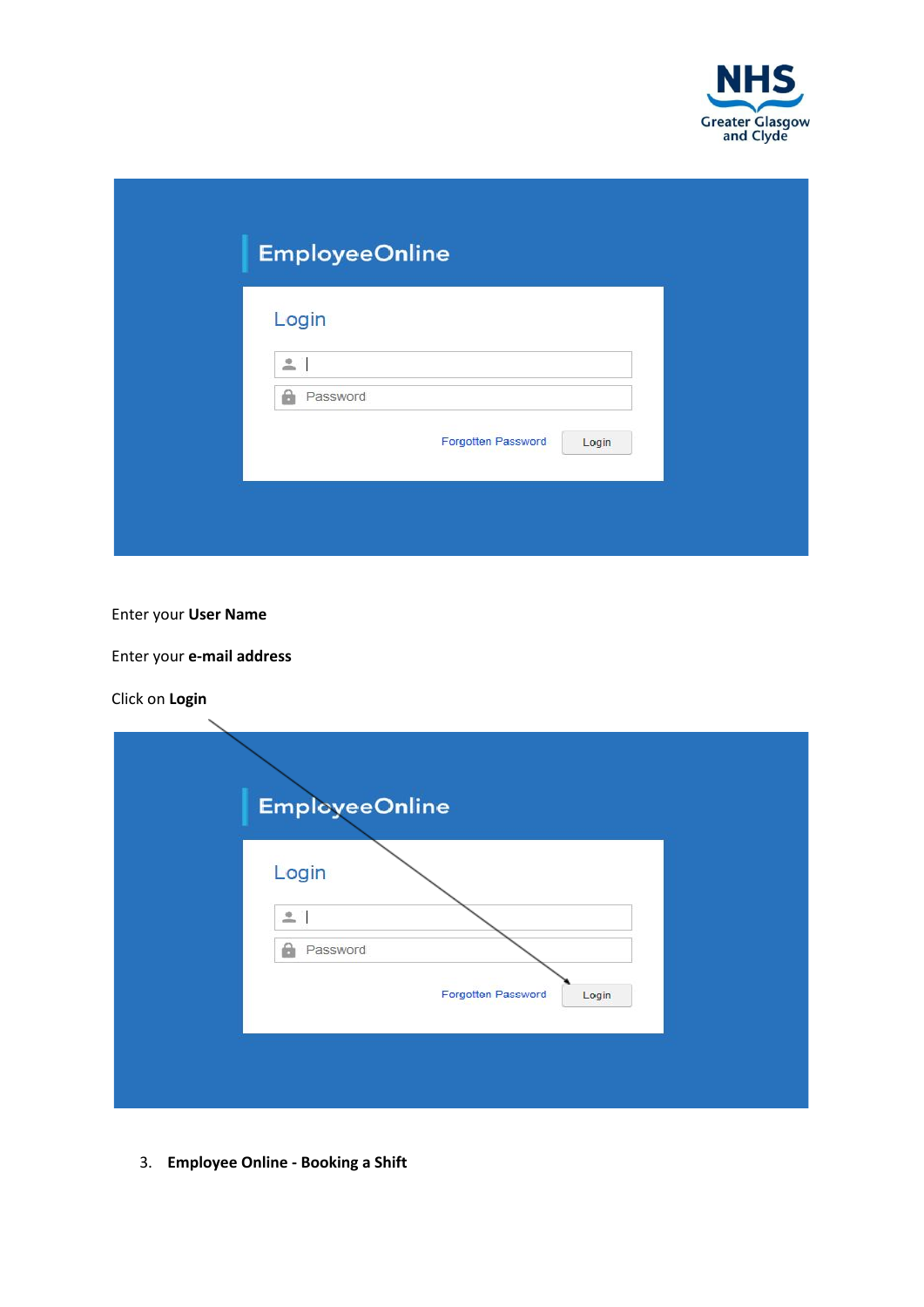

# Enter your username and password

| <b>EmployeeOnline</b><br>Login<br>$\stackrel{\circ}{\equiv}$<br>Password<br>岣<br>Forgotten Password |  |
|-----------------------------------------------------------------------------------------------------|--|
|                                                                                                     |  |
|                                                                                                     |  |
|                                                                                                     |  |
|                                                                                                     |  |

You will then be taken to the **'View Roster'** page

| <b>EmployeeOnline</b>       |                   |                |           |  |  |  |  |
|-----------------------------|-------------------|----------------|-----------|--|--|--|--|
|                             |                   |                | Rostering |  |  |  |  |
| <b>View Rosters</b><br>888  | Bank              |                |           |  |  |  |  |
| <b>Record Availability</b>  | $\bigcirc$<br>Mon | Tue            | Wed       |  |  |  |  |
| <b>Unfilled Bank Duties</b> | 19                | 20             |           |  |  |  |  |
|                             |                   |                |           |  |  |  |  |
|                             | 26                | 27             |           |  |  |  |  |
|                             | 3                 | $\overline{4}$ |           |  |  |  |  |

Click on **Unfilled Bank Duties**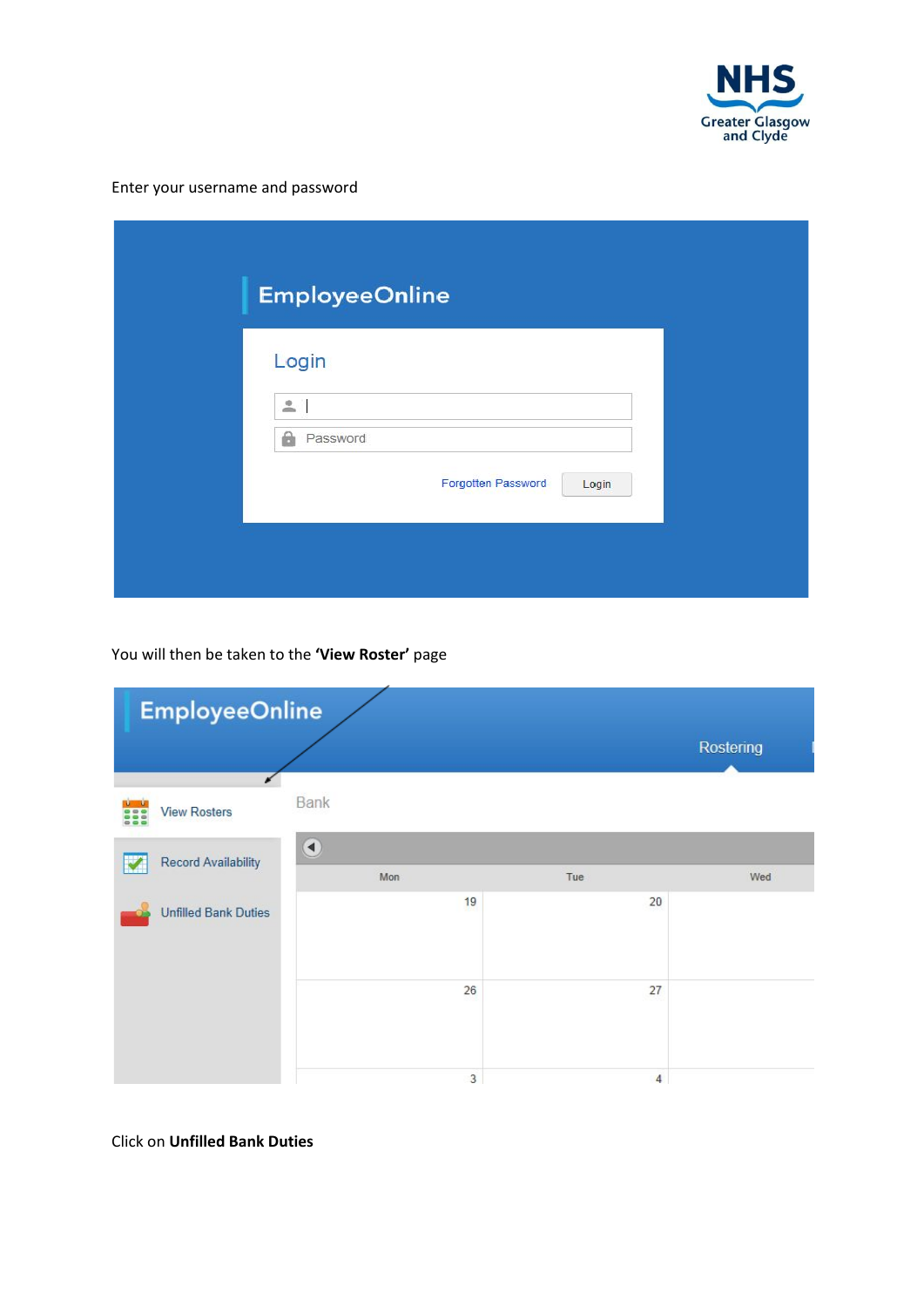

| <b>EmployeeOnline</b>       |                |          |                                             |                 |   |
|-----------------------------|----------------|----------|---------------------------------------------|-----------------|---|
|                             |                |          |                                             | Rostering       |   |
| <b>View Rosters</b>         | -              |          | Unfilled Duties (23 Jun 2017 - 21 Jul 2017) |                 |   |
|                             | Request ID     | Day      | Date                                        | Start-End       | S |
| Record Availability<br>✔    | 617000045      | Saturday | 24 Jun 2017                                 | $10:00 - 19:30$ | L |
| <b>Unfilled Bank Duties</b> | 617000091      | Saturday | 24 Jun 2017                                 | $07:30 - 19:30$ | L |
|                             | 617000247      | Saturday | 24 Jun 2017                                 | $07:30 - 15:30$ | E |
|                             | 617000248      | Saturday | 24 Jun 2017                                 | $07:30 - 15:30$ | E |
|                             | 617000255      | Saturday | 24 Jun 2017                                 | $07:30 - 19:30$ | L |
|                             | 617000046      | Sunday   | 25 Jun 2017                                 | $07:30 - 19:30$ | t |
|                             | 617000092      | Sunday   | 25 Jun 2017                                 | $07:30 - 19:30$ | L |
|                             | <b>AIRDOOF</b> |          |                                             |                 | ٠ |

The shifts that are suitable for the person logged into EOL will be displayed. This is dependent on your job role and grade as well as having the correct up to date skills for the required shift.

Click **Book** next to an Unfilled shift

| Location | Grade     | <b>Grade Type</b> | Action           |
|----------|-----------|-------------------|------------------|
|          | Band 5 RN | RN                | <b>Book Bank</b> |
|          | Band 5 RN | RN                | <b>Book Bank</b> |

Click **OK** on the confirmation screen

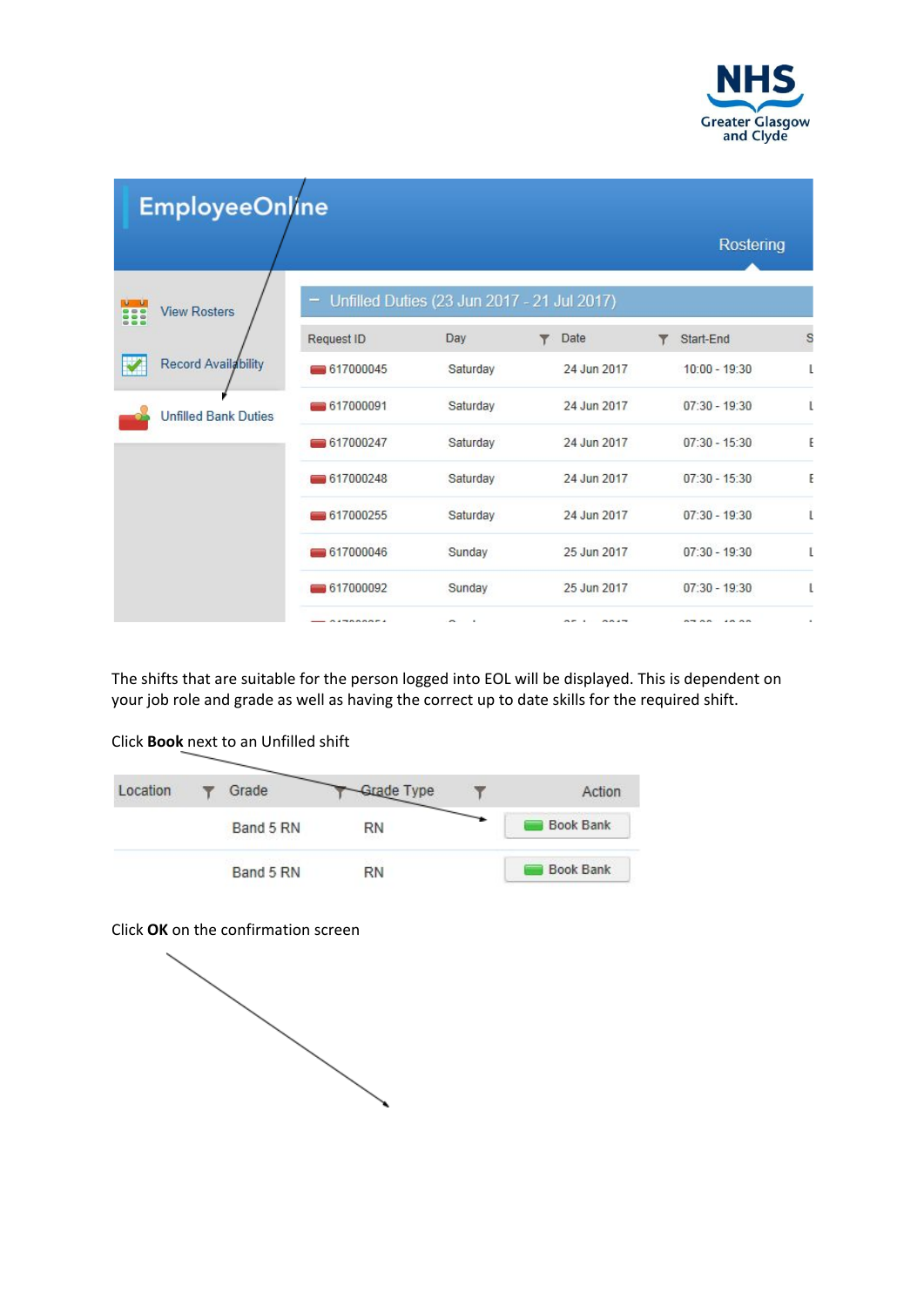

| 24 Jun 2017 | $07:30 - 15:30$                                                                                     | Early    | <b>ZZTraining Unit</b>                                                    |   |
|-------------|-----------------------------------------------------------------------------------------------------|----------|---------------------------------------------------------------------------|---|
| 24 Jun 2017 | <b>Shift Booking Request</b>                                                                        |          |                                                                           | × |
| 25 Jun 2017 | You are about to book the following duty:<br>Click OK to confirm. Click Cancel to stop this action. |          | Long Day, Sat 2017-06-24(10:00-19:30), Glasgow Royal Infirmary - Ward 43. |   |
| 25 Jun 2017 |                                                                                                     |          |                                                                           |   |
| 25 Jun 2017 |                                                                                                     | OK       | Cancel                                                                    |   |
| 25 Jun 2017 | $07:30 - 19:30$                                                                                     | Long Day | <b>ZZTraining Unit</b>                                                    |   |

The booked shift will now appear on your personal roster.

If there are warnings/violations on a booking it will not be possible to proceed. Instead a warning will be presented to the user and the shift will not be booked.



# <span id="page-7-0"></span>4. **Employee Online – Confirming Unconfirmed Bookings**

On the **Rostering** tab click on **Unfilled Bank Duties**

Click on the **Unconfirmed Duties tab at the bottom of the page**



The list of unconfirmed shifts will appear

Confirm a booking by clicking the **Confirm** button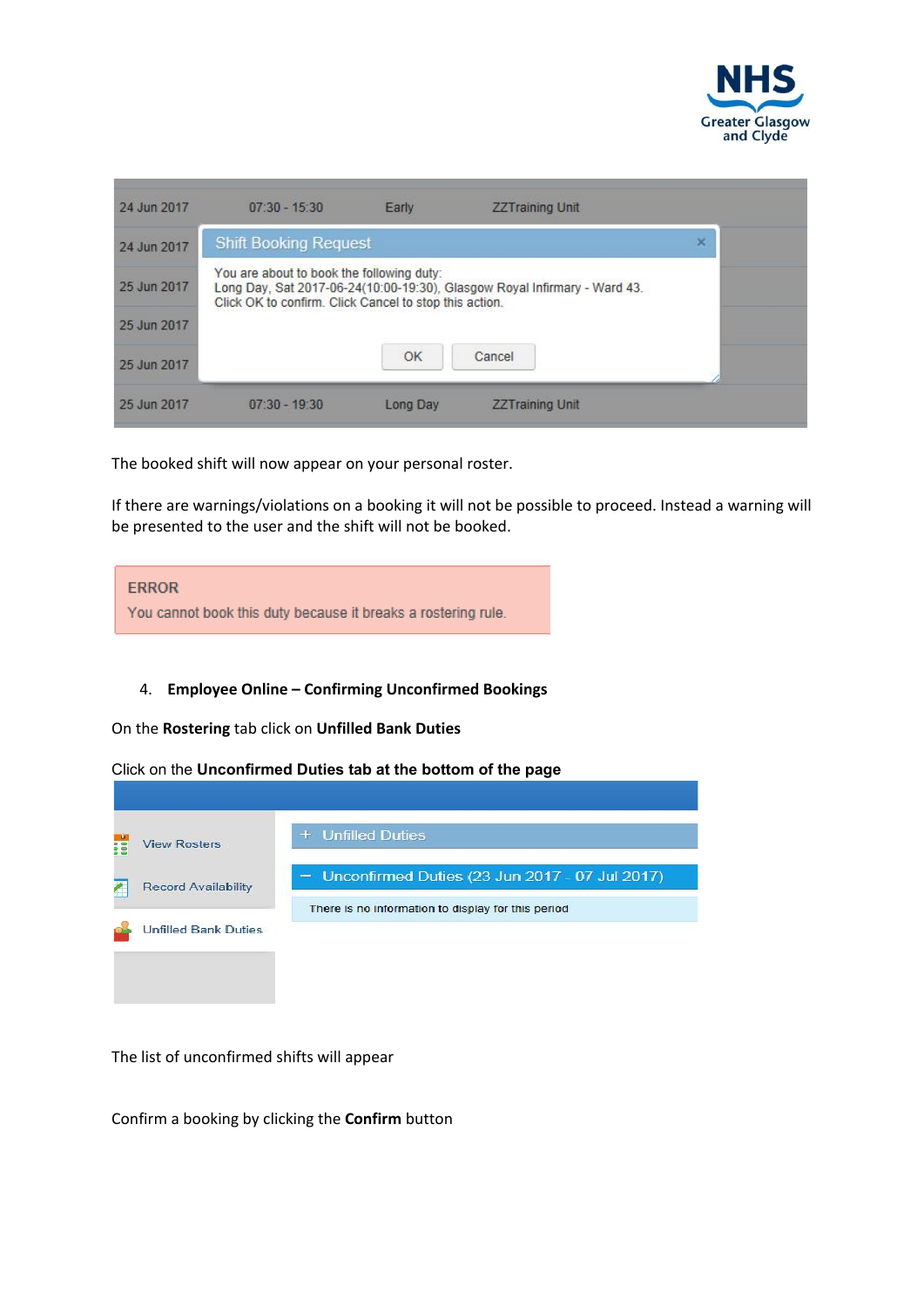

Confirm Decline

Decline a booking by clicking the **Decline** button

<span id="page-8-0"></span>In both instances the booking will disappear from the Unconfirmed Shifts screen

## 5. **Employee Online – Viewing a Roster/Confirmed Bank Duties**

Within the **Rostering tab**, select the **View Roster** short cut.



Click on a shift or unavailability to see the details and any notes

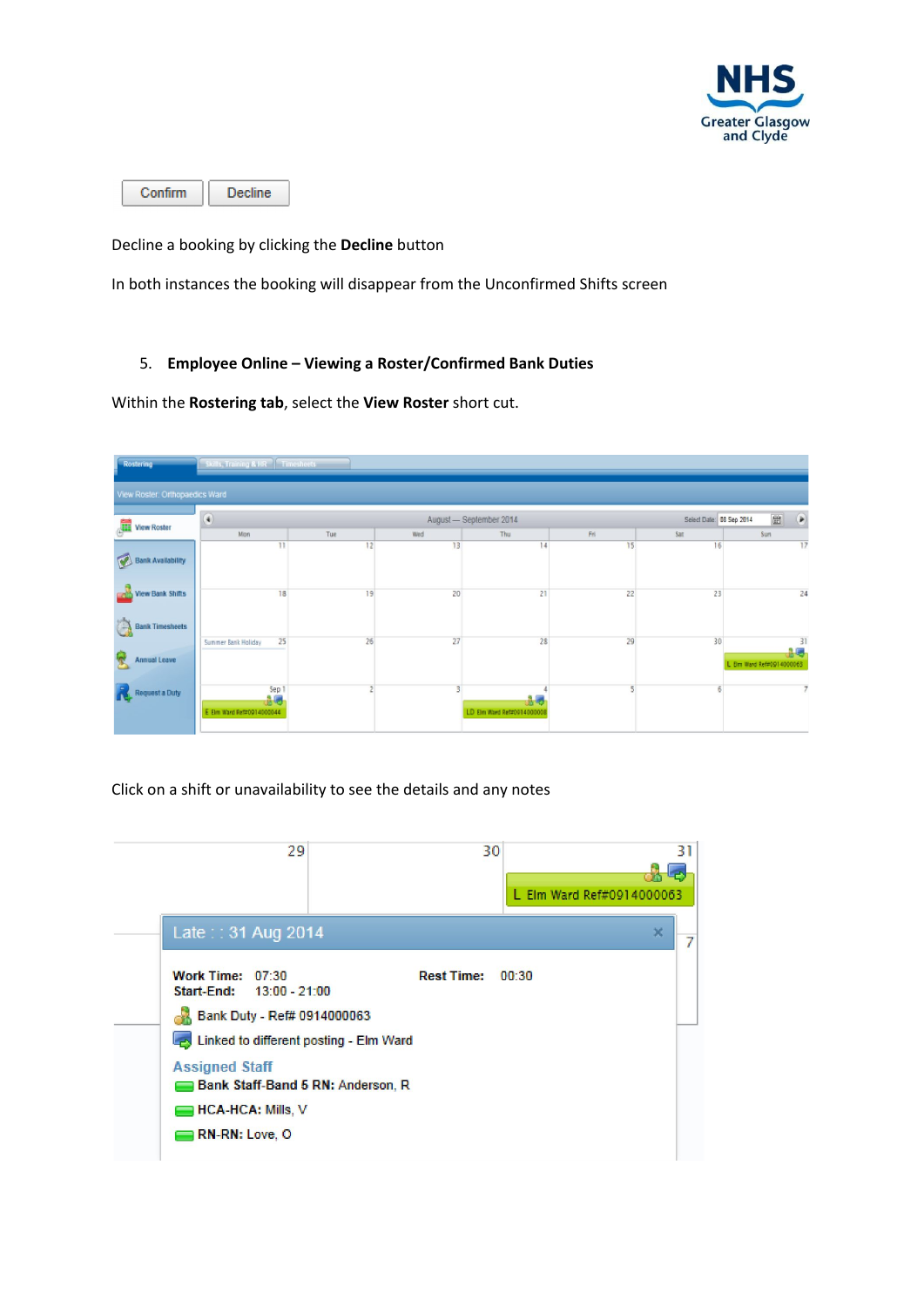

<span id="page-9-0"></span>6. **Employee Online – Entering Availability**

On the Rostering tab click on **Record Availability** Ϊ

| EmployeeOnline                                 |                            |                 |                   |                  |
|------------------------------------------------|----------------------------|-----------------|-------------------|------------------|
|                                                |                            |                 |                   | <b>Rostering</b> |
| <b>View Rosters</b><br>$\bullet$ $\bullet$<br> | <b>Record Availability</b> |                 |                   |                  |
| <b>Record Availability</b>                     | Availability<br>All Day    | Early           | <b>Long Day</b>   | 争<br>Late        |
| <b>Unfilled Bank Duties</b>                    | <b>Night</b>               | <b>Twilight</b> | $-12:30$<br>08:00 | $\sim$           |
|                                                | $\odot$<br>Mon             |                 | Tue               | Wed              |

Navigate to relevant date --/--/----

Click on **All Day** and drag to the relevant day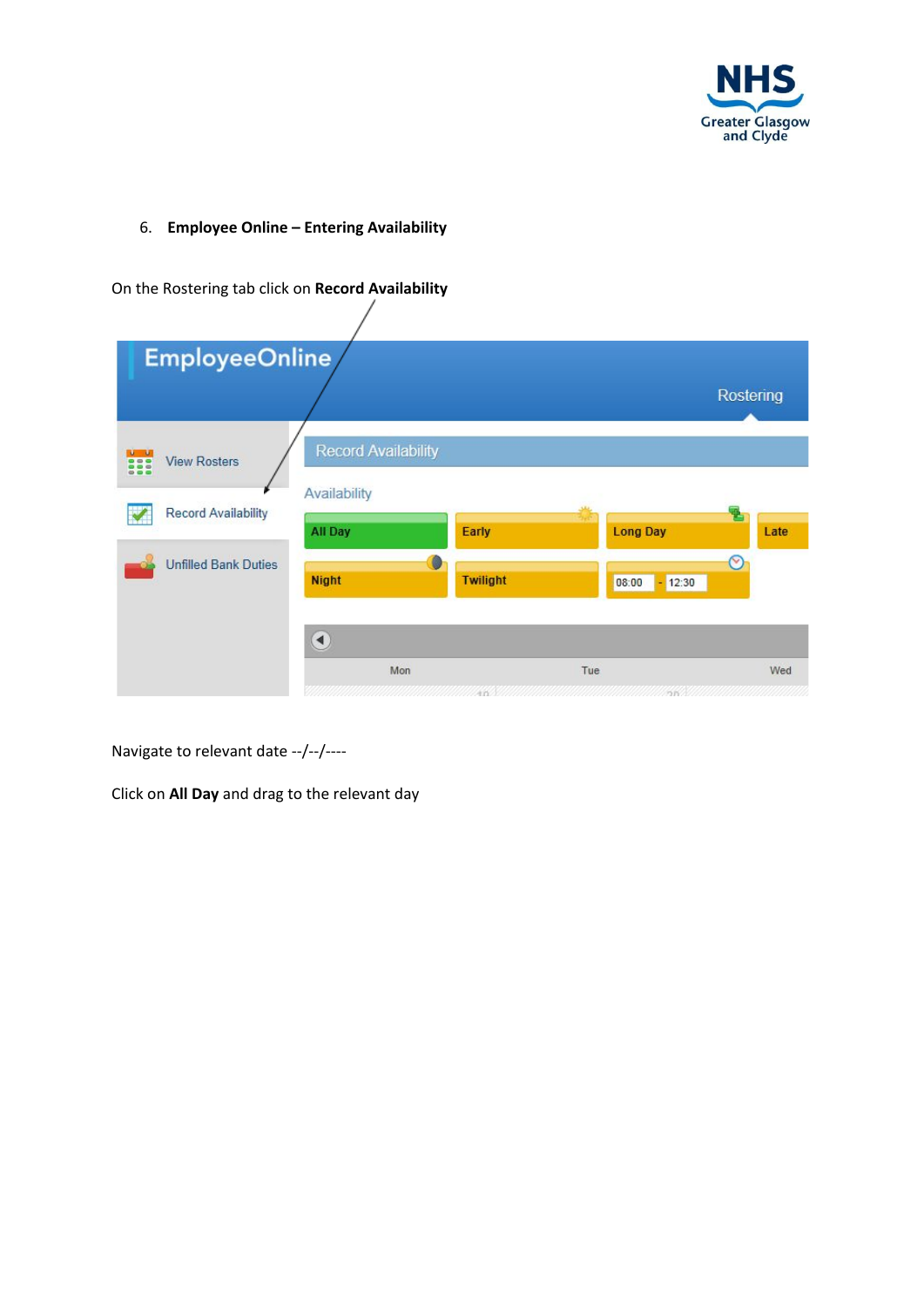

|                             | <b>Record Availability</b><br>Availability |          |        |                   |            |                |
|-----------------------------|--------------------------------------------|----------|--------|-------------------|------------|----------------|
| <b>Record Availability</b>  | All Day                                    | Early    |        | <b>Long Day</b>   | 春<br>Late  |                |
| <b>Unfilled Bank Duties</b> | <b>Night</b>                               | Twilight |        | 08:00<br>$-12:30$ | $_{\odot}$ |                |
|                             | $\bigcirc$                                 |          |        |                   |            |                |
|                             | Mon                                        |          | Tue    |                   | Wed        |                |
|                             |                                            | 19       |        | 20                |            | 21             |
|                             |                                            | 26       |        | 27                |            | 28             |
|                             | All Day                                    |          | Early  | S. E              | Late       |                |
|                             | Remove                                     |          | Remove |                   | Remove     |                |
|                             |                                            | 3        |        | $\overline{4}$    |            | $\overline{5}$ |

<span id="page-10-0"></span>Your availability will be shown as All Day on the relevant day chosen. You can also choose Early, Late, Long Day, Night or time-specific options and drag each option to the relevant days/dates.

## 7. **Employee Online – Removing Availability**

To remove availability you simply click the **Remove** button shown under the relevant entry. The remove button will appear under each of the options you enter.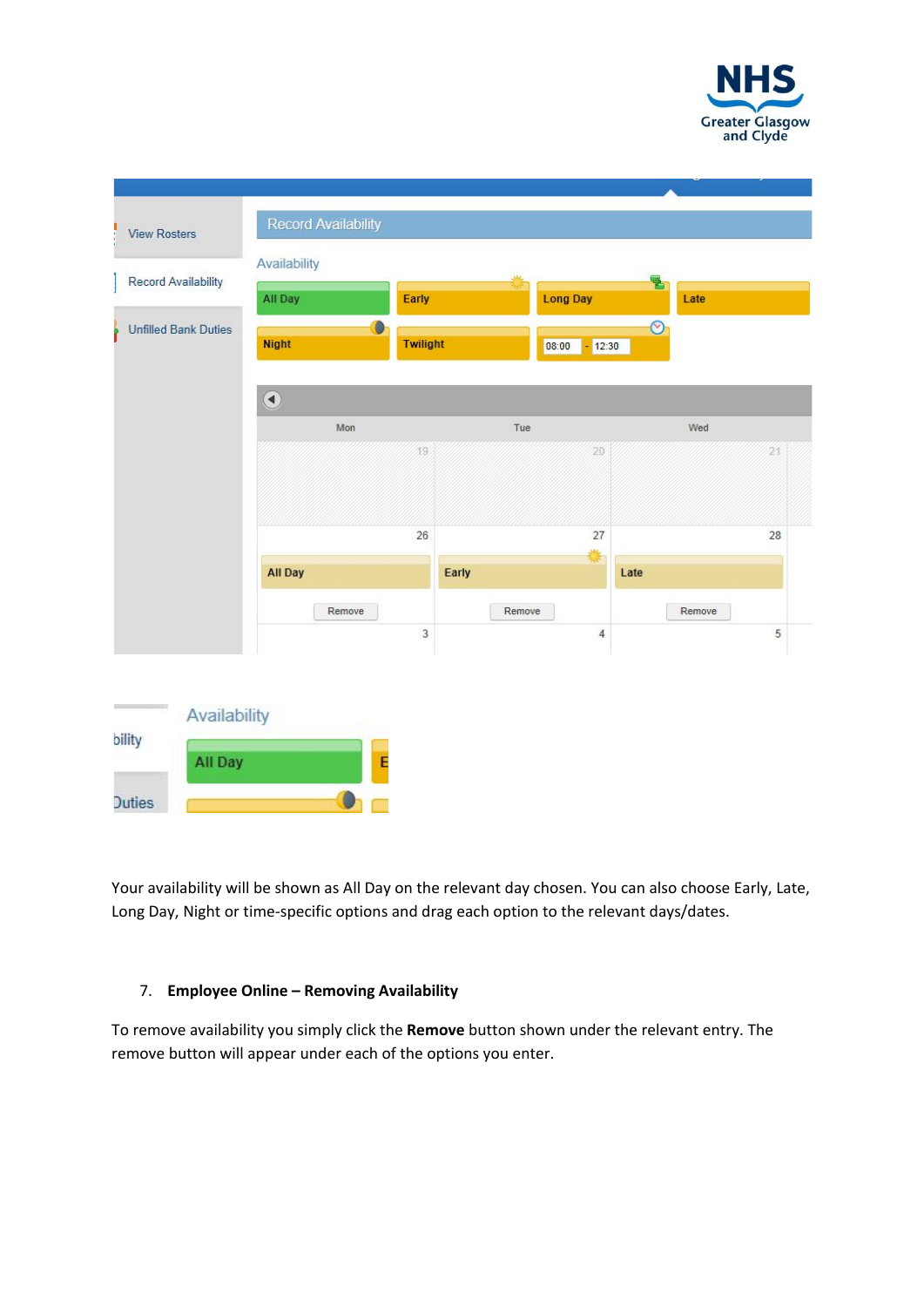

<span id="page-11-0"></span>

| All Day |        |  |
|---------|--------|--|
|         |        |  |
|         | Remove |  |

## 8. **Employee Online – Entering Unavailability**

#### Click on **Monday**

|     |                   |                                  |          |                     |    | Unavailability    | <b>Notes</b>  |
|-----|-------------------|----------------------------------|----------|---------------------|----|-------------------|---------------|
|     | Early<br>Twilight | ste.<br><b>Long Day</b><br>08:00 | $-12:30$ | 밀<br>Late<br>$\sim$ |    | $\vert$ 1<br>Days | $\mathcal{P}$ |
|     |                   |                                  |          |                     |    | June - July 2017  |               |
| Mon |                   | Tue                              |          | Wed                 |    | Thu               | Fri           |
|     | 19                |                                  | $20\,$   |                     | 21 | 22)               |               |

Enter the number of days in the **Unavailability** block e.g. 7 days

Click on **Add**

The Unavailability will simply be shown as No Bank.

<span id="page-11-1"></span>

| EM/            |                | BO                       | LJ                 | 44                | $\angle$          |
|----------------|----------------|--------------------------|--------------------|-------------------|-------------------|
| 27<br>¥,       | 28             | 29<br>$\mathcal{P}$      | 30<br>$\mathbf{z}$ | Jul 1<br>x        | 7                 |
|                | Late<br>Remove | <b>No Bank</b><br>Remove | No Bank<br>Remove  | No Bank<br>Remove | No Bank<br>Remove |
| $\overline{4}$ | 5              | 6                        | $\overline{7}$     | 8                 |                   |

## 9. **Employee Online – View Timesheets**

Once a timesheet has been finalised and submitted it will appear in the historical timesheets tab. If a person has more than one contract/payroll (e.g. Bank and Substantive) these will be shown distinctly.

Select the **Timesheets** tab